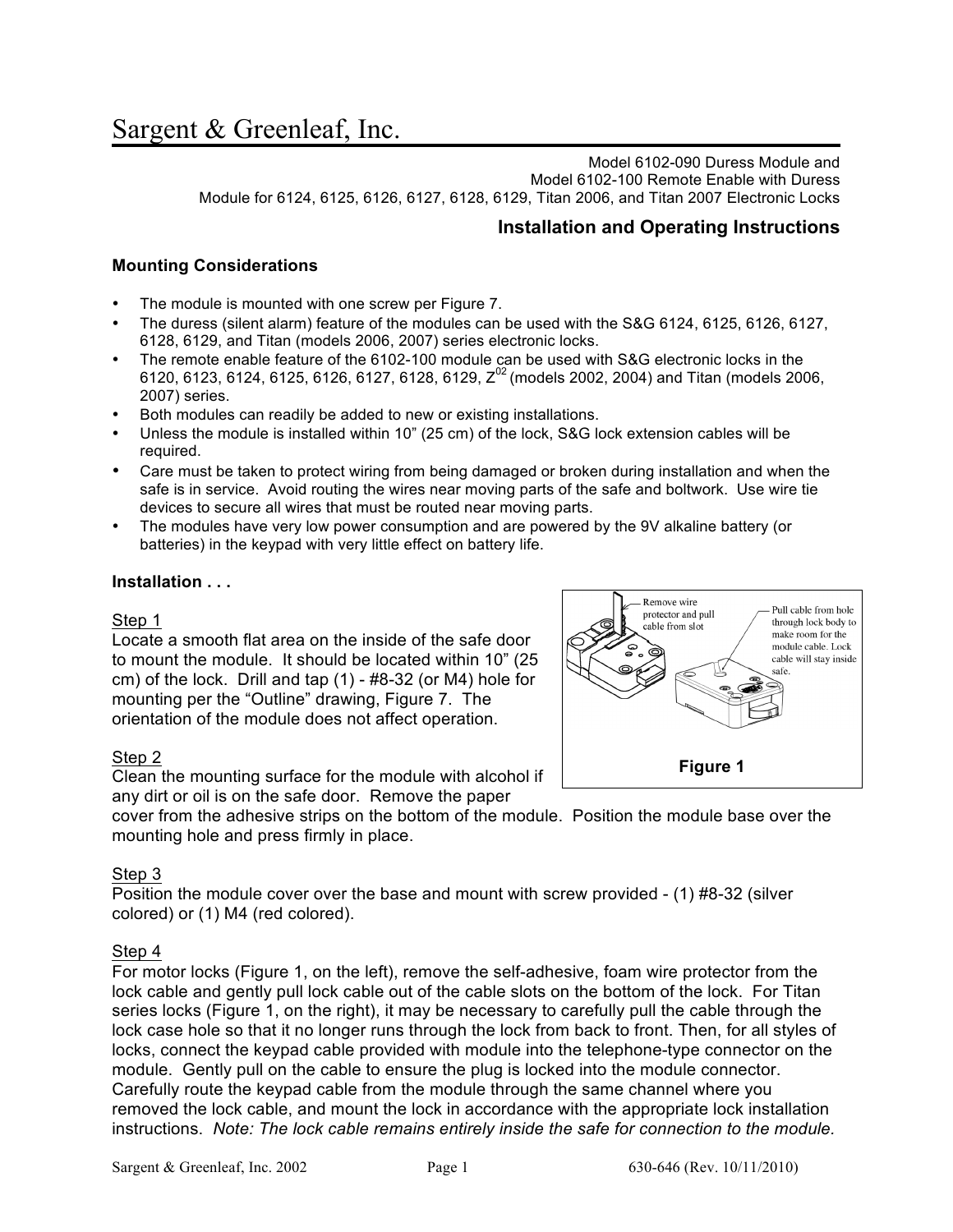# **Model 6102-090 Duress Module and Model 6102-100 Remote Enable with Duress Module Installation and Operating Instructions**

# Step 5

Plug the lock cable into the module 4-pin connector and use one of the wire ties to secure the lock cable to the wire tie mount provided (see Figure 3 to locate wire tie mount on safe panel).

# Step 6

Complete the installation of the lock keypad in accordance with the lock installation instructions.

# Step 7

Verify proper operation of the lock/module installation a minimum of three times prior to closing the safe door.

**Note: On the 6102-100 Remote Enable with Duress module (Figures 2 and 5), if the Enable/Disable switch is in the "Enable" position, the lock will not operate unless the remote voltage signal is applied to terminals 4 and 5**.

# : NCi<sub>5-12Vo</sub> Engole<br>"ff"| in "property"|<br>"ff"| Pis<mark>ebl</mark>e;  $\in$  (iii)  $\circ$   $\circ$   $\circ$   $\circ$ **6102-100 Remote Enable with Duress Module Figure 2**

Sargent & Greenleaf, Inc. Widelesville KY<br>
Michalawille KY<br>
BROWN THERFACE MODULE CE 41-21801993<br>
Remote Signal;<br>
Remote Signal;

#### *Note for Special 6102-C Module:*

*The special module marked "6102-C" on its label has an internal battery lead for connection of a 9V battery to power the lock and module. When this internal battery option is used, no batteries are required in the keypad to operate the lock and module. However, a battery can be installed in the keypad to open the lock if the internal battery is too low to open the lock.*

## **Wiring Guidelines . . .**

For external wiring to module terminal block:

- For strain relief, route wires to utilize wire tie points indicated in Figure 3.
- Wire size range for wiring terminals: 16 to 30 AWG (solid or stranded wire)
- Suggested wire strip length is .20" (5 mm).
- Maximum terminal screw torque is 5 in-lb (0.5 Nm).
- The normally open and normally closed Duress (silent alarm) contact connections are indicated on the module label.
- For the 6102-100 'E' Remote Enable with Duress module, the remote signal connections are indicated on the module label.

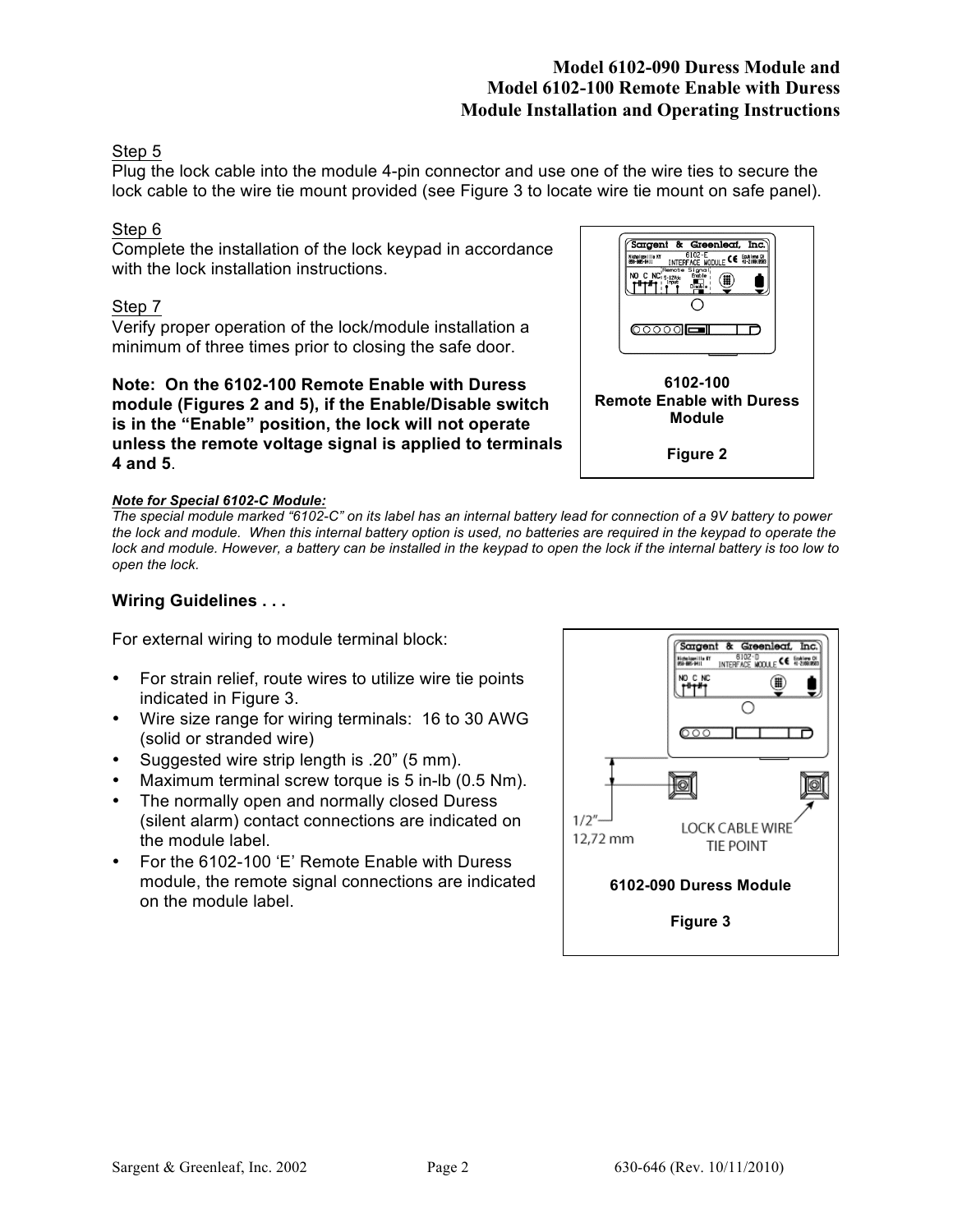



## **Module Operation . . .**

After installation of the Duress (6102-090) or Remote Enable with Duress (6102-100) module, the lock must be programmed to enable the Duress function (see lock programming instruction document). *The lock should only be programmed for duress function if connected to an active, monitored central alarm system via the duress module*.

The remote enable feature of the Remote Enable with Duress module comes from the factory in the remote disable mode, (i.e. the lock will operate until a disable voltage signal is applied to

module terminals 4 and 5). The module may be changed to the remote enable function, (i.e. the lock will not operate until an enable voltage signal is applied to module terminals 4 and 5), by changing the enable/disable switch from "Disable" to "Enable."

## Step 1

Remove power from the lock/module and use the tip of a ballpoint pen to push down on the Enable/Disable rocker switch to change from the factory set "Disable" to the "Enable" position as indicated on the Module label (see Figure 6).

## Step 2

Verify proper operation of the lock/module installation a minimum of three times prior to closing the safe door. The lock must operate properly when the enable voltage signal is present on module terminals 4 and 5.